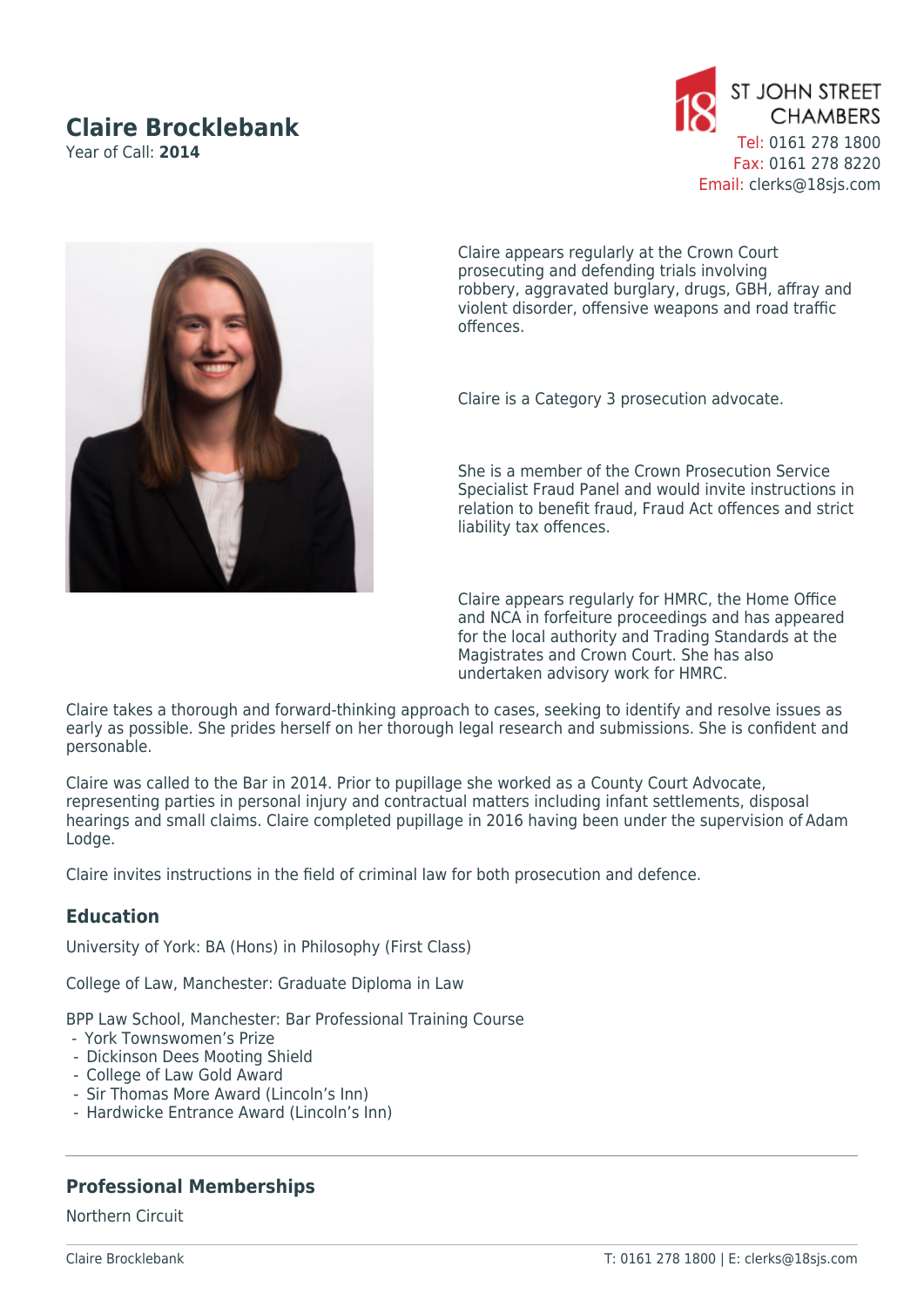### **Notable Cases** *Defence*

*R v Pedler* – defended 4 week trial involving conspiracy to supply 100kg of Class A drugs. Encro-chat and cell site expert evidence. Defendant acquitted.

*R v Sawyer* – defended. 7 day trial. Robbery and section 18 in prison involving a £12k watch and the victim's face being cut with an improvised weapon. Convicted but received a 5 year sentence.

*R v Wood* – defended a trial in absence. Affray and possession of an axe. Defendant had been identified by an eye-witness at a VIPER. Defendant was acquitted.

*R v Das* – fraud trial listed for 8 days, defendant was employed by a school and was accused of stealing the dinner money by carrying out false accounting to cover his thefts. Cross-examined prosecution accountant. Combed through thousands of pages of printed material to find evidence that the fraud also occurred when the defendant was off work. Successful half time submission.

*R v Byfield* – defended a 5-day section 18 trial. Defendant was acquitted of section 18, acquitted of possession of an offensive weapon and convicted of section 20.

*R v Caragiouiu –* 5 day stalking trial. Defendant acquitted.

*R v R* – Successfully defended an appeal against conviction in relation to a serious sexual assault.

*R v White* – defendant charged with aggravated burglary, negotiated a plea to simple burglary and possession of a bladed article. The defendant received a suspended sentence.

*R v Hussain* – only counsel to make a half-time submission in a case of Affray. The points raised resulted in acquittals for all three defendants.

*R v Place* – defendant pleaded guilty on day of trial to robbery of his partner's ex-boyfriend. Following mitigation the court imposed a suspended sentence.

*R v Gilchrist* – defended a section 47 trial involving identification by an acquaintance. The defendant was acquitted.

*R v S* – defended a youth who was charged with being the leader of a prison riot. Agreed a plea to a